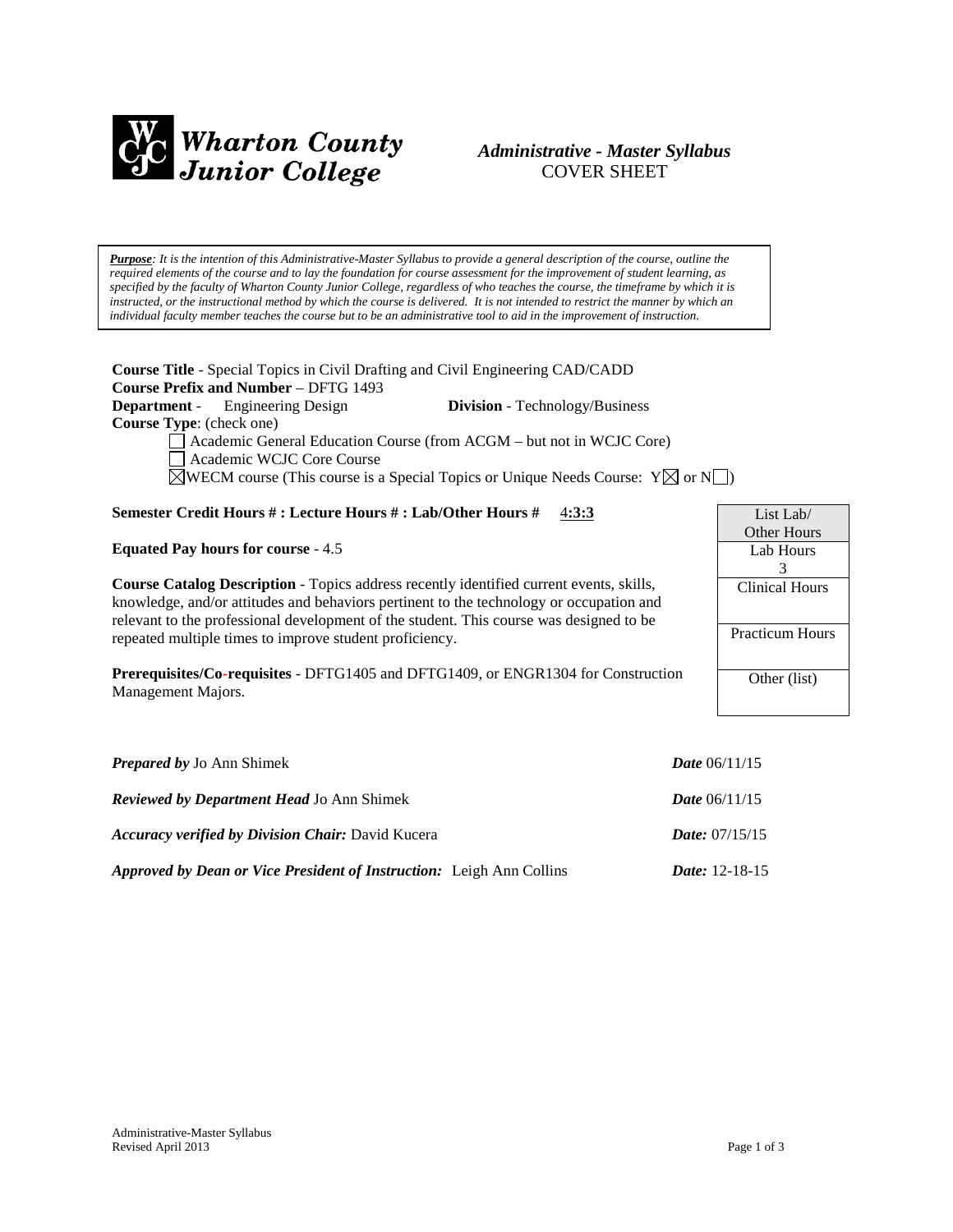

**I. Topical Outline** – Each offering of this course must include the following topics (be sure to include information regarding lab, practicum, clinical or other non-lecture instruction):

| Map Symbols                    | Map Scales          |
|--------------------------------|---------------------|
| Contours                       | Plan and Profile    |
| Plats                          | Drainage            |
| <b>Azimuths and Bearings</b>   | Range and Townships |
| Curve Data                     | Land Development    |
| <b>Survey Basics/Easements</b> | Civil Terminology   |

### **II. Course Learning Outcomes**

| <b>Learning Outcomes</b><br>Upon successful completion of this course,<br>students will:                                                                                                                                                                                                                                                                                                                                                                                                                                                                                          | <b>Methods of Assessment</b>                                                                                                                                                                                                                                               |
|-----------------------------------------------------------------------------------------------------------------------------------------------------------------------------------------------------------------------------------------------------------------------------------------------------------------------------------------------------------------------------------------------------------------------------------------------------------------------------------------------------------------------------------------------------------------------------------|----------------------------------------------------------------------------------------------------------------------------------------------------------------------------------------------------------------------------------------------------------------------------|
| Identify Map Scales; convert R/F scales and<br>graphic scales;<br>Identify map symbols<br>Identify terms used in civil work;<br>Layout traverses using bearings, deflection<br>angles, distances and coordinates;<br>Layout existing and gradeline contours;<br>Layout contours, create plan and profile drawings;<br>Calculate curve data:<br>Identify and use legal land descriptions; use<br>property deed (written description) to draw a plat<br>using CAD techniques;<br>Compute land area by using the CAD system;<br>Use 3d Civil design program to generate<br>drawings; | Daily Drawings/Lab Work/Daily Quizzes<br>Three to Four Major Exams or Drawings<br>Civil Project<br>(All drawings evaluated in terms of accuracy of<br>drawing views, use of line types, line quality,<br>dimensioning accuracy and placement and drawing<br>organization.) |

### **III. Required Text(s), Optional Text(s) and/or Materials to be Supplied by Student.**

Required: A text covering the technical material covered in this course. An example would be Civil Drafting Technology by Madsen, Shumaker, Madsen

A flash drive is required for archiving data files

Note book to store notes and drawings.

#### **IV. Suggested Course Maximum** - 20

#### **V. List any specific spatial or physical requirements beyond a typical classroom required to teach the course**.